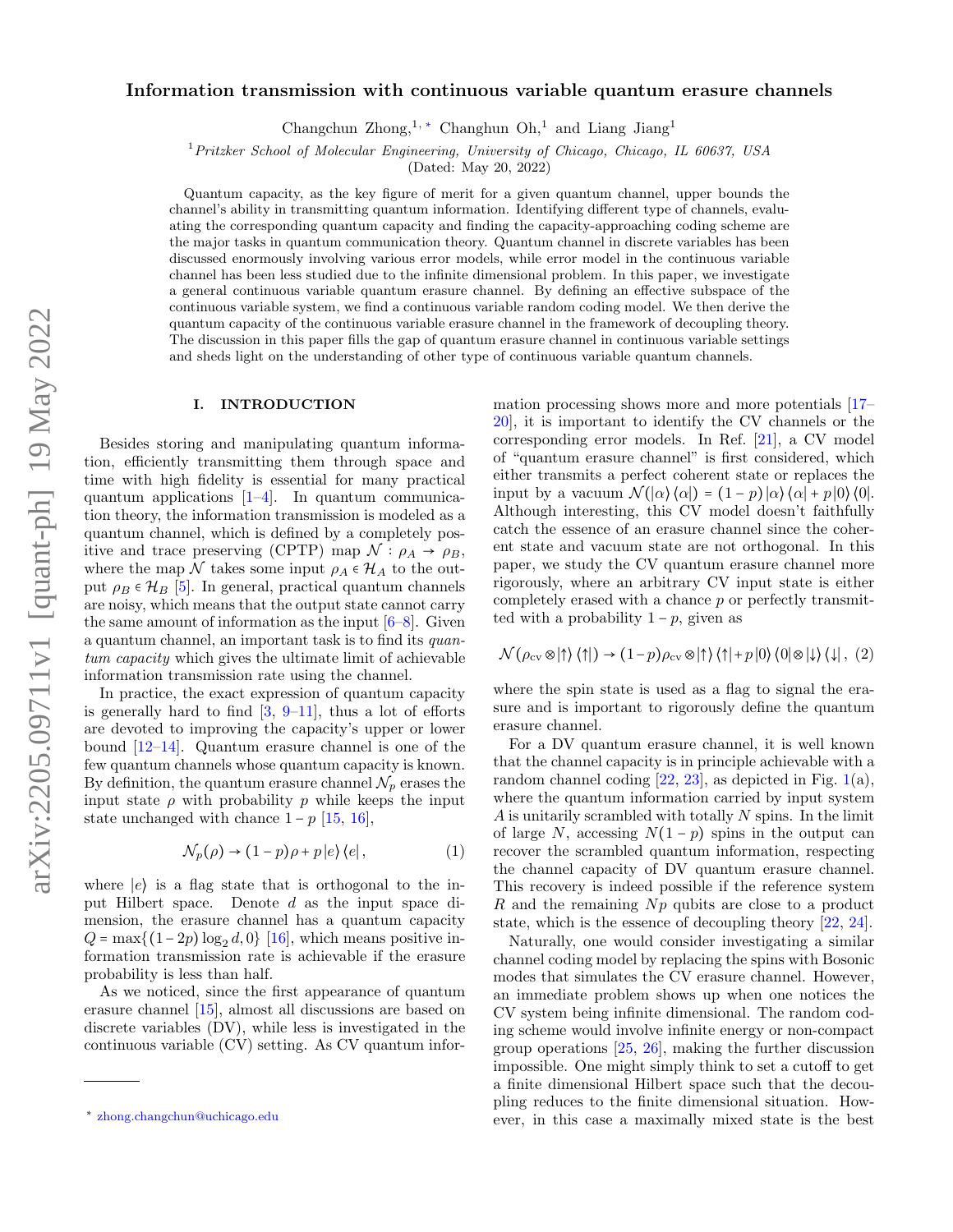encoding that achieves the optimal information transmission rate  $(1 - 2p) \log_2 n_c$  ( $n_c$  is the cutoff in the Fock basis) [\[27\]](#page-7-4). With the same amount of energy carried by the maximally mixed state, a thermal state has a larger entanglement entropy which indicates it would be better to encode a thermal state in the CV setting without doing any cutoff, as long as we can correctly identify the random scrambling unitary.

In this paper, we will get the proper scrambling unitary which is essential for using CV decoupling model to understand the CV erasure channel. By defining an effective dimension of a general Bosonic mode, we are able to get the correct Haar random unitary confining to the effective Hilbert space. Using decoupling formalism in quantum channel theory, we show the information transmission rate with the CV erasure channel is upper bounded by  $(1-2p)\mathcal{E}$ , where  $\mathcal E$  represents mode entanglement that is specifically related to the mode's effective dimension. This bound essentially gives the quantum channel capacity since the random channel coding is optimal [\[23\]](#page-7-0). Comments and discussions will be provided in the end.

#### II. QUANTUM CHANNEL AND THE DECOUPLING THEOREM

Mathematically, a CPTP map describing a quantum channel  $\mathcal{N}$  :  $\rho_A \rightarrow \rho_B$  always has a unitary dilation given by [\[28\]](#page-7-5)

$$
\mathcal{N}(\rho_A) \equiv \text{tr}_E[\mathcal{U}_{AE}(\rho_A \otimes |0\rangle\langle 0|_E)] \tag{3}
$$

where the unitary channel  $\mathcal{U}_{AE}$  acts on a dilated Hilbert space  $H_{AE}$ . By convention, the subscript E is used to denote the environment degree of freedom. Since the unitary evolution correlates the system and the environment, the system output usually can not recover all the information of the input. However, it is shown that error correction for restoring all information is possible if certain decoupling condition is satisfied [\[22,](#page-6-15) [24,](#page-7-1) [29,](#page-7-6) [30\]](#page-7-7).

**Theorem 1.** Denote  $|\psi\rangle_{RA}$  as a purification of the input  $\rho_A$  (R is generally called the reference system), we have a unitary channel  $I_R \otimes \mathcal{U}_{AE}$  acting on the input  $|\psi\rangle_{RA} \otimes |0\rangle_E$ 

$$
|\psi\rangle_{RBE} \langle \psi| = I_R \otimes \mathcal{U}_{AE} (|\psi\rangle_{RA} \langle \psi| \otimes |0\rangle_E \langle 0|). \tag{4}
$$

Perfect entanglement recovery is possible if and only if the reduced density matrix of the reference and the environment are decoupled in the following sense

$$
\rho_{RE} = \rho_R \otimes \rho_E. \tag{5}
$$

This theorem is first given in Refs. [\[29,](#page-7-6) [30\]](#page-7-7) as a condition for perfect quantum error correction. The "if part" of the theorem is interesting. Intuitively, it means if the reference system is not correlated with the environment, then its entanglement with the system must be preserved in the output. For convenience, we put the "if part" proof here and more details should resort to Ref. [\[29\]](#page-7-6).



<span id="page-1-0"></span>FIG. 1. The decoupling model of quantum erasure channel for: (a) discrete variable channel where quantum information is scrambled by the Haar random unitary; (b) continuous variable channels where photons are first equally distributed among all the Bosonic modes by the passive random unitary  $U_c$ , then further scrambled by Haar random unitary  $U_t$  confining to the effective subspace.

*Proof.* Suppose  $\rho_R$  and  $\rho_E$  have the following spectral decompositions:

$$
\rho_R = \sum_k \lambda_k |k^R\rangle \langle k^R|, \rho_E = \sum_l \mu_l |l^E\rangle \langle l^E|.
$$
 (6)

Then the pure state  $|\psi\rangle_{BBE}$  can be written in the form

$$
|\psi\rangle_{RBE} = \sum_{kl} \sqrt{\lambda_k \mu_l} |k^R\rangle |\phi^B_{kl}\rangle |l^E\rangle. \tag{7}
$$

The states  $|\phi_{kl}^B\rangle$  are orthonormal respecting the Schmidt decomposition. Now we can design a local projection measurement on B

$$
\Pi_l = \sum_k |\phi_{kl}^B\rangle \langle \phi_{kl}^B|,\tag{8}
$$

where each measurement result  $l$  happens with probability  $\mu_l$ . The post state conditioning on l is

$$
|\psi_{RBE}^{l}\rangle = \sum_{k} \sqrt{\lambda_{k}} |k^{R}\rangle |\phi_{kl}^{B}\rangle |l^{E}\rangle. \tag{9}
$$

Then a unitary transformation  $U_l |\phi_{kl}^B\rangle = |k^B\rangle$  yields the state

$$
U_l |\psi_{RBE}^l\rangle = \sum_k \sqrt{\lambda_k} |k^R\rangle |k^B\rangle \otimes |l^E\rangle. \tag{10}
$$

Obviously,  $|\psi_{RB}\rangle = \sum_{k} \sqrt{\lambda_k} |k^R\rangle |k^B\rangle$  carries the exactly same amount of entanglement as the state  $|\psi_{RA}\rangle$ .  $\Box$ 

For any quantum channel, this decoupling condition can be used as the requirement for perfectly transmitting the input state. The decoupling condition is not always satisfied. However, if the condition is approximately true, the entanglement is also approximately recoverable. Formally, it can be rigorously shown in the following theorem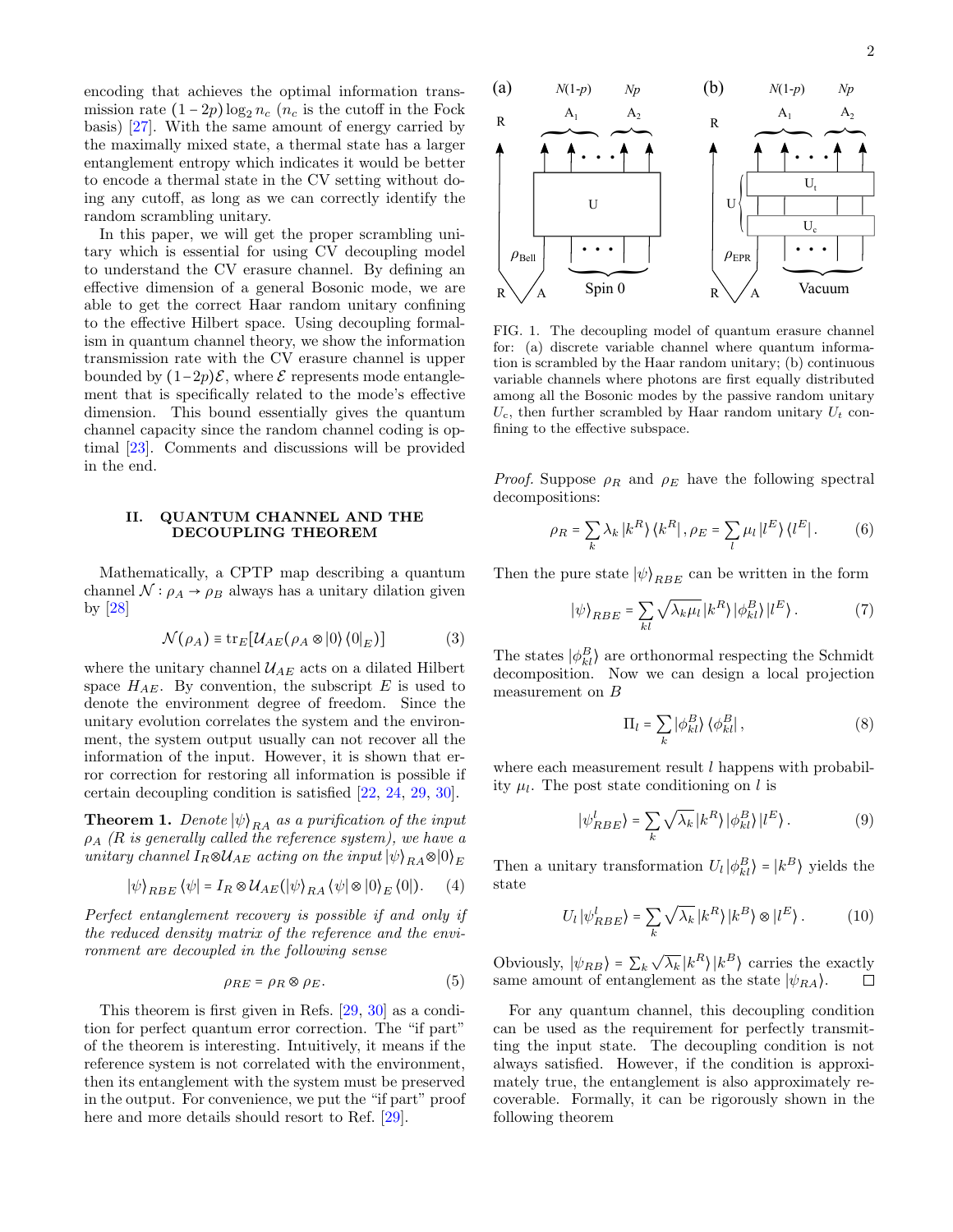**Theorem 2.** Let  $V_{\mathcal{N}}^{A\rightarrow BE}$  be a Stinespring extension of the channel  $\mathcal{N}_{A\rightarrow B}$ . Let  $\rho_{RA^n}$  be any encoding with dimension  $|R| = 2^{nQ}$ . The output state  $\rho_{RB^n E^n}$  =  $\mathcal{V}_{\mathcal{N}}^{\otimes n}(\rho_{R A^n})$ . Then there exists a decoding map  $\mathcal{D}_{B^n\rightarrow \hat{R}}$ which, together with the encoding  $\rho_{RA^n}$ , comprises a  $(Q, n, \epsilon)$  entanglement generation code for the channel, provided that

$$
\|\rho_{RE^n} - \Pi_R \otimes \varphi_{E^n}\|_1 \le \epsilon,\tag{11}
$$

where  $\Pi_R = \frac{1}{|R|}I$ .

This theorem and proof can be found in Ref. [\[22\]](#page-6-15). Arbitrary small  $\epsilon$  can be achieved for large *n*, indicating that the decoupling between the reference and the environment is asymptotically satisfied as one increases the number of channel usage. Thus it guarantees the existence of decoding operations on the output state to restore almost all the entanglement.

# III. DECOUPLING MODEL FOR CV ERASURE **CHANNEL**

In the DV decoupling model, generally one party of the entangled qubit (qudit) systems is sent down to a random unitary channel, as shown in Fig.  $1(a)$  $1(a)$ . The quantum information is fully scrambled such that certain local access to the scrambled system can not fully recover the information, respecting the decoupling theorem [\[31,](#page-7-8) [32\]](#page-7-9). Using the decoupling theorem, one can further obtain the expression of quantum capacity for quantum erasure channel [\[22,](#page-6-15) [24,](#page-7-1) [33\]](#page-7-10).

#### A. The CV decoupling model

We want to extend the discussion to CV quantum erasure channel. Naively, one would think that we just need to replace those qubits with infinite dimensional modes, e.g., Bosonic modes. For instance, as shown in Fig. [1\(](#page-1-0)b), assuming two Bosonic modes are in a two-mode squeezed state  $\rho_{RA}^{EPR}$ , one of which  $(A)$  is sent to a random encoding circuit for information scrambling. Then the next task is to find the maximal number of modes that can stay decoupled with the reference mode R. As in the DV case, this model is indeed simulating a CV quantum erasure channel with random coding scheme. However, we need to identify what kind of unitary to be used for the random coding scheme, which turns out to be non-trivial for CV systems.

Unlike the DV case, the CV system is infinite dimensional, which might involve unbounded energy [\[26\]](#page-7-3). The unitary group for fully scrambling the system is generally non-compact [\[25,](#page-7-2) [34\]](#page-7-11), e.g., the Gaussian unitary with squeezing forms a non-compact group. A natural guess is to use random passive unitary  $U_c$  (without squeezing, it forms a compact group) to scramble those Bosonic modes. However, a close examination could quickly give

us the negative answer because the passive random unitary does not form a unitary design [\[35\]](#page-7-12). Actually, even including the squeezing, the Gaussian unitary is not a perfect unitary design [\[25\]](#page-7-2), which cannot fully scramble the quantum information. It is then believed that some non-trivial (certainly non-Gaussian) unitary is required in the CV random coding, and we shall try identifying it in the following sections.

#### B. The effective dimension of CV system

In Ref. [\[25\]](#page-7-2), many-mode Bosonic system scrambling is discussed in the phase space, where so-called quasi or genuine scrambling is achieved by approximated CV unitary designs. In this paper, we discuss the mode scrambling in a different approach. As mentioned, a Bosonic mode have infinite dimension that could carry infinite energy, while in practice, each mode usually has finite amount of energy and can be effectively described as a finite dimensional system.

**Theorem 3.** A single mode Bosonic state  $\rho$  with von Neumann entropy  $\mathcal{E} = -tr\rho \log \rho$  has an effective dimension

$$
D = 2^{\mathcal{E}}.\tag{12}
$$

Note this theorem just means that the mode can be effective described by a D-dimensional qudit in the sense of identifying the entanglement.

*Proof.* Expressing the state  $\rho$  in its diagonal basis (spectrum decomposition)

$$
\rho = \oint_{\lambda} p_{\lambda} |\lambda\rangle \langle \lambda|, \qquad (13)
$$

where  $p_{\lambda}$  is the probability corresponding to  $|\lambda\rangle$ . Imagine we have a quantum source emitting this state and we can detect the state in the basis. In general, the emitting state is written as (assuming  $K$  copies)

$$
\rho^{\otimes K} = \oint_{\lambda_1, ..., \lambda_K} p_{\lambda_1} ... p_{\lambda_K} |\lambda_1\rangle \langle \lambda_1| \otimes ... |\lambda_K\rangle \langle \lambda_K|.
$$
 (14)

We would be able to define a typical subspace as  $K$ becomes very large. For example, if we measure each mode in the basis, we will get a string of eigenvalues  $i_1i_2...i_j...i_K$  with  $1 \leq j \leq K, 0 \leq i_j < \infty$ . Each string has the probability to happen  $p_{i_1} p_{i_2} ... p_{i_j} ... p_{i_K}$ . In those strings, there is a set in which the strings are more probable than the strings outside the set. This set is usually called typical set and the probability for each string in the set is given as

<span id="page-2-0"></span>
$$
p(\text{typical string}) = \prod_{i_j} p_{i_j}^{K p_{i_j}}.
$$
 (15)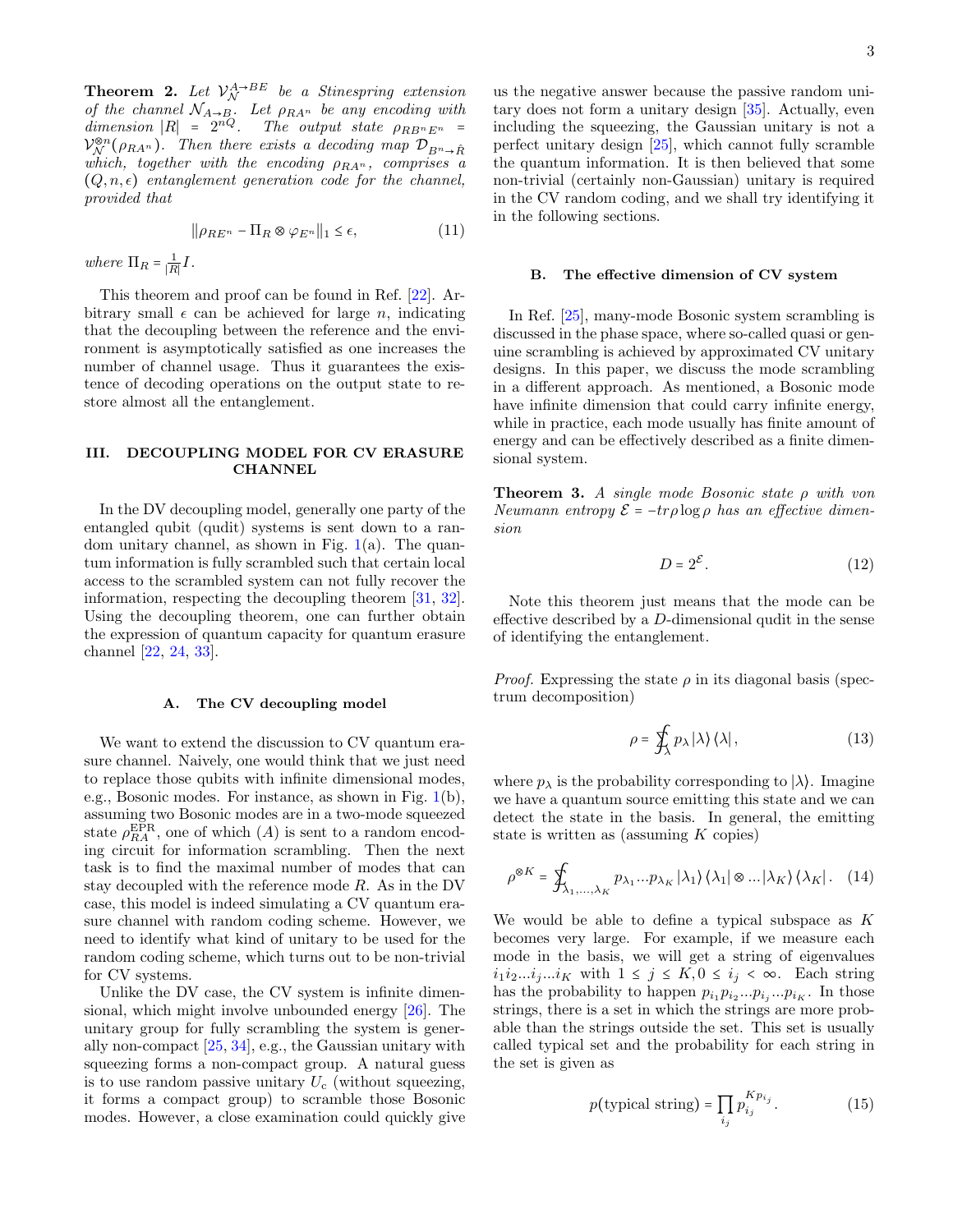To identify the rank of the typical set, we take the logarithm on both side of Eq. [15](#page-2-0) and obtain

$$
p(\text{typical string}) = 2^{K \oint_{i_j=0}^{\infty} p_{i_j} \log_2 p_{i_j}} = 2^{-K \mathcal{E}},
$$
\n(16)

where  $\mathcal{E} = -\oint_{i_j}^{\infty}$  $\sum_{i_j=0}^{\infty} p_{i_j} \log_2 p_{i_j}$  is the von Neumann entropy of the state. (Note more rigorously, one should define the typical set by bounding small errors, e.g.,  $2^{-(K{\mathcal{E}}+\epsilon)} \leq$  $p(\text{typical}) \leq 2^{-(K\mathcal{E}-\epsilon)}$ , and here we take the ideal limit for demonstrating the main ideas that is good enough for our purpose.) Obviously each string in the typical set is equally probable and since the probability sums to one (note the string outside the typical set almost never happens  $[36, 37]$  $[36, 37]$  $[36, 37]$ , the total number of typical string is  $2^{K\mathcal{E}}$ . Alternatively, we can think these K modes span a subspace with dimension  $2^{K\mathcal{E}}$ , thus each mode effectively contribute to the dimension with  $2^{\mathcal{E}}$ .  $\Box$ 

# IV. THE DECOUPLING AND QUANTUM **CAPACITY**

As shown in Fig.  $1(b)$  $1(b)$ , we consider the model where a reference  $R$  is entangled with the system  $A$ . Without losing generality, assuming that there are  $K$  Bosonic modes in R and  $N \gg \mathcal{K}$  modes in A, and they are initially entangled by  $K$  pairs of two-mode squeezed state  $\rho_{\rm EPR}^{\otimes K}$  (only one pair is shown in the figure). The rest of  $N-\mathcal{K}$  modes in A are initially set in the vacuum. We then apply a random unitary on the system A, hopefully to scramble the information in the  $N$  modes such that discarding finite number of modes in A will not decrease entanglement with R. Suppose for the initial  $K$  two-mode squeezed states, each pair carry entanglement  $\mathcal{E}(r)$ , which is given by

$$
\mathcal{E}(r) \equiv \cosh^2(r) \log_2 \cosh^2(r) - \sinh^2(r) \log_2 \sinh^2(r),\tag{17}
$$

where  $r$  denotes the strength of squeezing. Each mode in the two-mode squeezed state contains on average  $\sinh^2 r$ photons.

In system A, we first apply passive random unitary  $U_c$ (random beam splitter and phase shifter) to redistribute the  $K \sinh^2 r$  photons to the totally N modes, and on average each mode has  $\mathcal{K} \sinh^2 r/N$  photons. Note the passive random unitary on average does not thermalize the state in the sense (see the appendix for more details)

$$
\rho'_{RA} \equiv \int dU_c U_c \rho_{RA} U_c^{\dagger} \neq \rho_R \otimes \rho_A^{\text{thermal}}. \tag{18}
$$

Instead we have  $\rho'_{RA} = \rho_R \otimes (\tilde{\rho}^{\otimes N})_A$  where the state  $\tilde{\rho}$  for each different mode is exactly the same and is diagonal in the Fock basis

$$
\tilde{\rho} = \sum_{n} p_n |n\rangle \langle n| \tag{19}
$$

since the random phase shifter washes out all correlations in that basis. The entanglement of each mode is given by  $\mathcal{E}(p_n) = -\sum_n p_n \log_2 p_n$ . Accordingly, the typical subspace of the A has a finite dimension

$$
d = 2^{N\mathcal{E}(p_n)}\tag{20}
$$

which can effectively describe the infinite dimensional Bosonic modes. Next, we apply a second random unitary  $U_t$  on the system A that is confined to this typical subspace, and we shall show in the following that the decoupling inequality can be recovered. (Note according to the equipartition theorem in the large mode limit [\[37\]](#page-7-14), the typical projection measurement will have an approximately uniform distributed outcome. The second random unitary  $U_t$  essentially gives an uniform distribution of the typical state, and each mode is close to a thermal state as detailed in the appendix.)

Now we split the system A into two parts  $A_1$  and  $A_2$ .  $A_2$  contains pN modes  $(0 < p < 1)$ , which is to be discarded. The question is how much portion of the modes in A can we discard while keeping the remaining modes almost fully entangled with the reference  $R$ . In the language of decoupling principle, to recover all initial entanglement from system  $RA_1$  we need

<span id="page-3-0"></span>
$$
\int dU \|\text{tr}_{A_1}(U\rho_{RA}U^{\dagger}) - \rho_R \otimes \Pi_{A_2}\|_1 \le \epsilon, \qquad (21)
$$

where the unitary  $U = U_t U_c$  is acting over system A. The product state  $\rho_R \otimes \Pi_{A_2}$  is defined as the unitary average

<span id="page-3-1"></span>
$$
\rho_R \otimes \Pi_{A_2} \equiv \text{tr}_{A_1} \int dU_t U_t \rho'_{RA} U_t^{\dagger}, \qquad (22)
$$

which will be discussed later. The inequality Eq. [21](#page-3-0) basically means that the average distance between the system output and a product state Eq. [22](#page-3-1) is typically small in the sense of trace norm.

To prove the inequality, we start from the following equality: for arbitrary state  $\rho$ , the average over Haar random unitary confined to the typical subspace satisfies

$$
\int dU_t U_t \rho U_t^\dagger = \frac{1}{d} I. \tag{23}
$$

where d is the typical space dimension defined above and I is the corresponding identity operator. Intuitively, it is because the integral must commute with any unitary operation (the property of Haar measure) thus only identity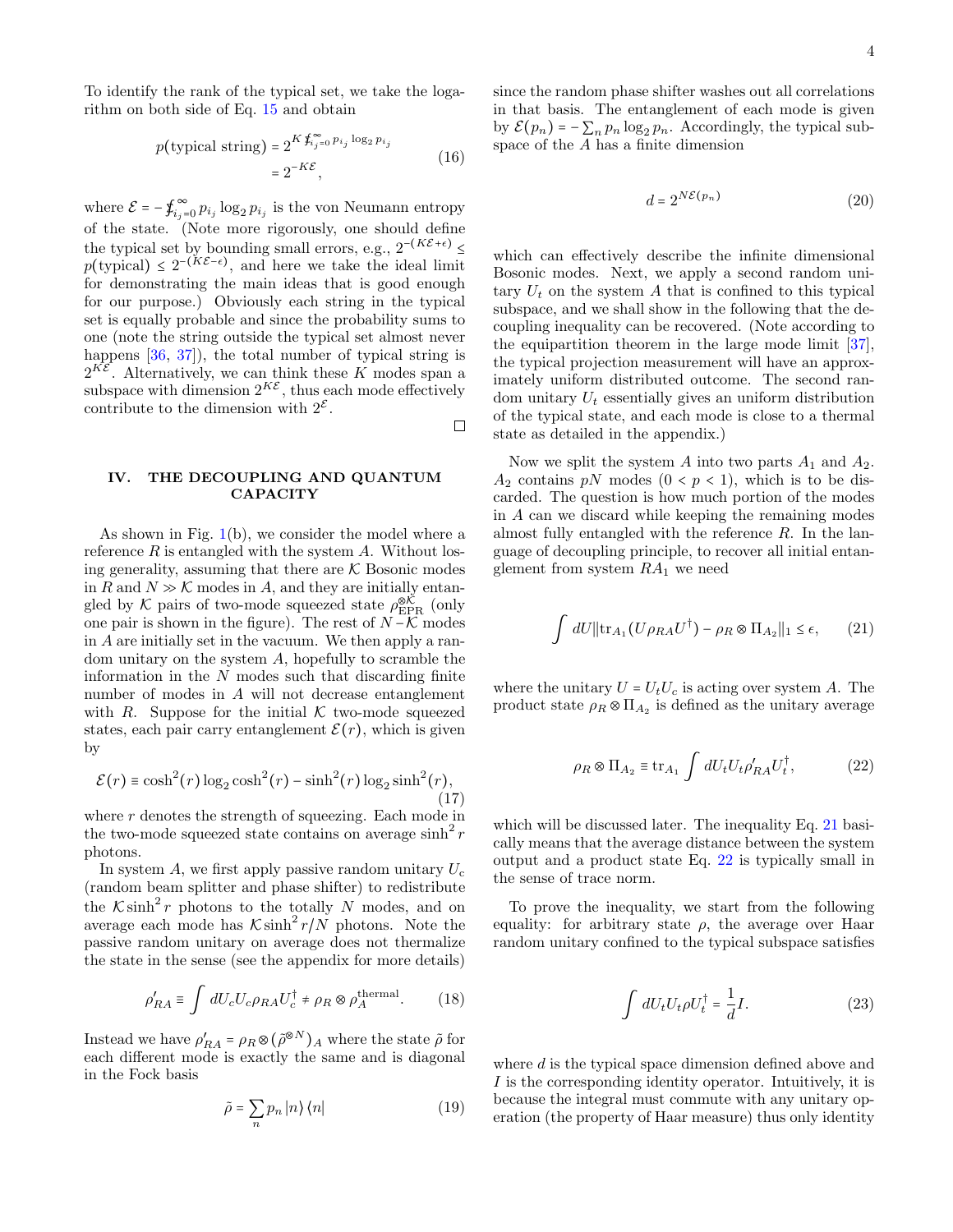is possible. Rigorously, we have

$$
\int dU_t U_t \rho U_t^{\dagger} = \int dU_t \sum_{i_1 j_1, i'_1 j'_1} U_{i_1 j_1}^t \rho_{j_1 i'_1} U_{i'_1 j'_1}^{t^{\dagger}} \tag{24}
$$

$$
=\sum_{i_1,j_1,i'_1,j'_1}\rho_{j_1i'_1}\int dU_tU_{i_1j_1}^tU_{i'_1j'_1}^{t^{\dagger}}\qquad (25)
$$

$$
=\sum_{i_1,j_1,i'_1,j'_1}\rho_{j_1i'_1}\frac{1}{d}\delta_{i_1j'_1}\delta_{j_1i'_1}\tag{26}
$$

$$
= \sum_{i_1 j_1} \rho_{j_1 j_1} \frac{1}{d} \delta_{i_1 i_1} = \sum_{i_1} \frac{\sum_{j_1} \rho_{j_1 j_1}}{d} \delta_{i_1 i_1} \quad (27)
$$

$$
=\frac{1}{d} \sum_{i_1} \delta_{i_1 i_1} |i_1\rangle \langle i_1|, \qquad (28)
$$

where the basis is omitted in above calculation for simplicity and is recovered in the last line [28.](#page-4-0) Note in Eq. [22,](#page-3-1) the random unitary is acting on the system  $A$ , and we expect on average the state to be

$$
\int dU U \rho_{RA} U^{\dagger}
$$
\n
$$
= \int dU_t U_t \left( \int dU_c U_c \rho_{RA} U_c^{\dagger} \right) U_t^{\dagger}
$$
\n
$$
= \rho_R \otimes \frac{1}{d} I_A = \rho_R \otimes \Pi_A,
$$
\n(29)

where  $\Pi_A$  is to denote a maximally mixed state in the typical subspace. Obviously, it is also true if we confine the system to  $A_2$ 

$$
\text{tr}_{A_1} \int dU U \rho_{RA} U^{\dagger} = \rho_R \otimes \frac{1}{d} I_{A_2} = \rho_R \otimes \Pi_{A_2}.
$$
 (30)

<span id="page-4-0"></span>which is the expression defined in Eq. [22.](#page-3-1) This result basically means that the correlation between  $R$  and  $A$  will be averaged out by the random unitary and information is totally scrambled in the sense that  $A$  is set in a maximally mixed state. Note for each unitary realization, it is not necessarily true. In the following, we want to show that for each unitary realization, the distance between  $tr_{A_1}[U\rho_{RA}U^{\dagger}]$  and  $\rho_R \otimes \Pi_{A_2}$  is typically small in the limit of large  $N$  Bosonic modes. This is guaranteed if we can somehow bound the variance as in Eq. [21](#page-3-0) (the average trace distance) as follows

$$
\int dU \left\| \operatorname{tr}_{A_1} \left[ U \rho_{RA} U^{\dagger} \right] - \rho_R \otimes \Pi_{A_2} \right\|_1 \tag{31}
$$

$$
\leq \int dU \sqrt{d_{RA_2}} ||tr_{A_1}[U \rho_{RA} U^{\dagger}] - \rho_R \otimes \Pi_{A_2}||_2
$$
\n
$$
\int \text{d} \tau = \sqrt{1 - \left(\frac{1}{\sqrt{1 - \left(\frac{1}{\sqrt{1 - \left(\frac{1}{\sqrt{1 - \left(\frac{1}{\sqrt{1 - \left(\frac{1}{\sqrt{1 - \left(\frac{1}{\sqrt{1 - \left(\frac{1}{\sqrt{1 - \left(\frac{1}{\sqrt{1 - \left(\frac{1}{\sqrt{1 - \left(\frac{1}{\sqrt{1 - \left(\frac{1}{\sqrt{1 - \left(\frac{1}{\sqrt{1 - \left(\frac{1}{\sqrt{1 - \left(\frac{1}{\sqrt{1 - \left(\frac{1}{\sqrt{1 - \left(\frac{1}{\sqrt{1 - \left(\frac{1}{\sqrt{1 - \left(\frac{1}{\sqrt{1 - \left(\frac{1}{\sqrt{1 - \left(\frac{1}{\sqrt{1 - \left(\frac{1}{\sqrt{1 - \left(\frac{1}{\sqrt{1 - \left(\frac{1}{\sqrt{1 - \left(\frac{1}{\sqrt{1 - \left(\frac{1}{\sqrt{1 - \left(\frac{1}{\sqrt{1 - \left(1 + \left(1\right)\left(1\right)\right)}\right)}\right)}\right)}}}}rightrightrightrightrightrightright}}}}})^2})
$$
\n
$$
\tag{32}
$$

$$
= \int dU \sqrt{d_{RA_2}} \sqrt{tr_{RA_2}(tr_{A_1}[U\rho_{RA}U^{\dagger}] - \rho_R \otimes \Pi_{A_2})^2}
$$
\n(33)

$$
\leq \sqrt{d_{RA_2}} \sqrt{tr_{RA_2} \int dU (tr_{A_1} [U \rho_{RA} U^{\dagger}] - \rho_R \otimes \Pi_{A_2})^2}
$$
\n(34)

$$
=\sqrt{d_{RA_2}tr_{RA_2}\int dU\left[ (tr_{A_1}U\rho_{RA}U^{\dagger})^2 - (\rho_R\otimes\Pi_{A_2})^2\right]}\tag{35}
$$

$$
=\sqrt{d_{RA_2}\left(tr_{RA_2}\int dU(tr_{A_1}U\rho_{RA}U^{\dagger})^2 - tr_{RA_2}(\rho_R\otimes\Pi_{A_2})^2\right)}.
$$
 (36)

The line [32](#page-4-1) is obtained since the trace norm is upper bounded by the Hilbert-Schmidt norm up to the dimen-

<span id="page-4-5"></span><span id="page-4-2"></span><span id="page-4-1"></span>sion factor  $d_{RA_2}$ . The line [34](#page-4-2) is due to the Jensen's inequality. Obviously, we only need to evaluate one term involving the random unitary, which is

$$
tr_{RA_2} \int dU (tr_{A_1} U \rho_{RA} U^{\dagger})^2 \tag{37}
$$

$$
= \int dU tr_{RAR'A'} \left[ \rho_{RA}(U) \otimes \rho_{R'A'}(U) F_{RR'} F_{A_2 A'_2} I_{A_1 A'_1} \right] \tag{38}
$$

$$
= \int dU_c tr_{RAR'A'} \left[ \rho_{RA}(U_c) \otimes \rho_{R'A'}(U_c) F_{RR'} \int dU_t U_t^{\dagger} \, ^{\otimes 2} F_{A_2 A'_2} I_{A_1 A'_1} U_t^{\otimes 2} \right],\tag{39}
$$

where the notation  $\rho(U) = U \rho U^{\dagger}$  is used and we use F to

<span id="page-4-4"></span><span id="page-4-3"></span>denote a swap operator. The line  $38$  is due to the swap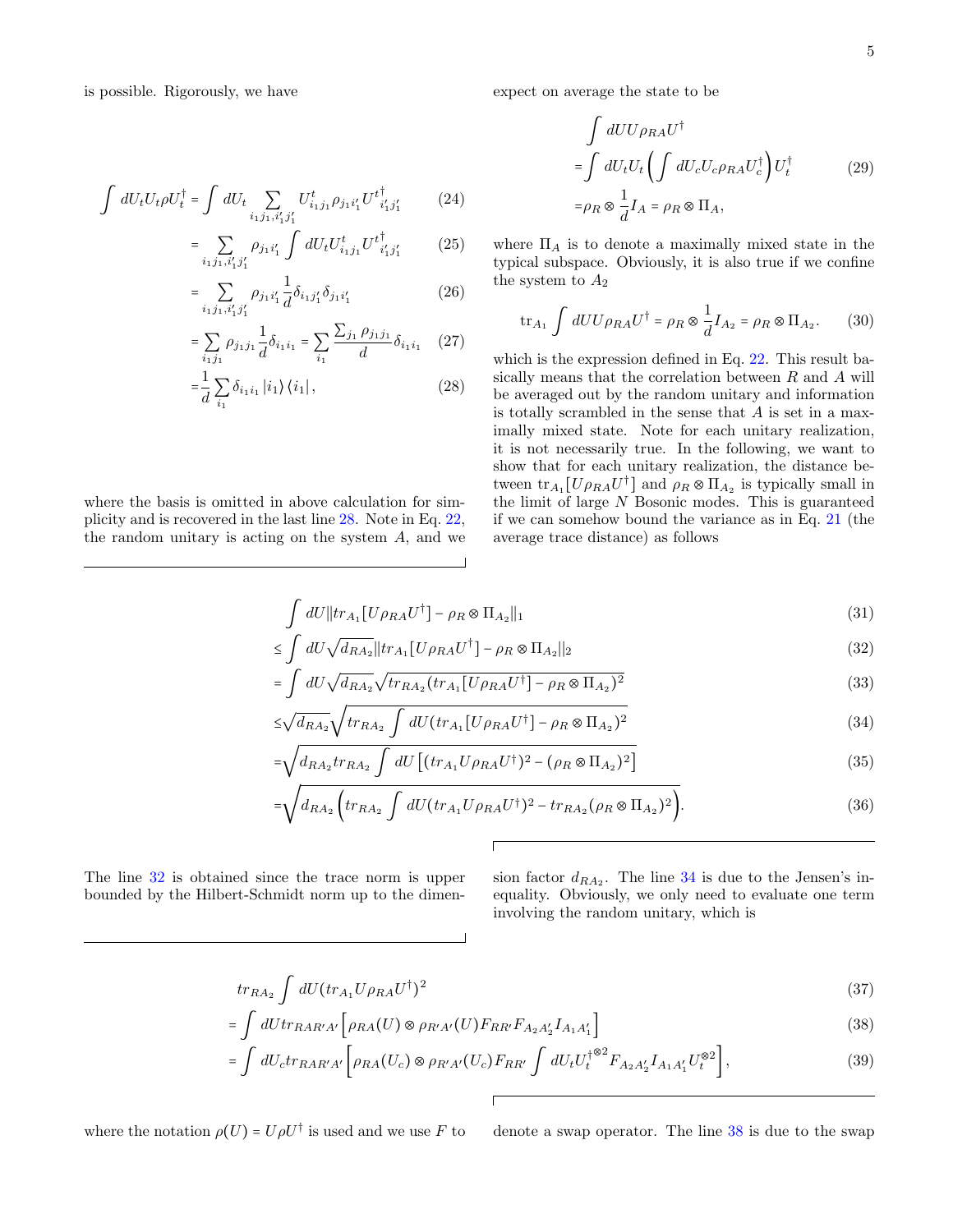technique

$$
tr_A(\sigma_A^2) = tr_{AA'BB'}[\sigma_{AB} \otimes \sigma_{A'B'} F_{AA'} I_{BB'}]. \tag{40}
$$

We see the last integral  $\int dU U^{\dagger} \otimes U^{\dagger} F_{A_2 A'_2} I_{A_1 A'_1} U \otimes U$ is all we need that involves random unitary in the typical space. Now we use the double twirling formula [\[38\]](#page-7-15) (which can be directly obtained from the Weingarten calculus)

$$
\int dU_t U_t^{\dagger} \otimes U_t^{\dagger} X U_t \otimes U_t
$$
\n
$$
= \left[ tr(X) - \frac{tr(XF_{AA'})}{d} \right] \frac{I_{AA'}}{d_A^2 - 1} + \left[ tr(XF_{AA'}) - \frac{tr(X)}{d} \right] \frac{F_{AA'}}{d_A^2 - 1}
$$
\n
$$
= \frac{1}{d_{A_2}} \frac{1 - 1/d_{A_1}^2}{1 - 1/d_A^2} I_{AA'} + \frac{1}{d_{A_1}} \frac{1 - 1/d_{A_2}^2}{1 - 1/d_A^2} F_{AA'}
$$
\n
$$
\leq \frac{1}{d_{A_2}} I_{AA'} + \frac{1}{d_{A_1}} F_{AA'}
$$
\n(41)

where we take  $X = F_{A_2 A'_2} \otimes I_{A_1 A'_1}$ . In the last equality, we used the results

$$
tr(X) = d_{A_1}^2 d_{A_2}, tr(XF_{AA'}) = d_{A_1}d_{A_2}^2.
$$
 (42)

The last inequality is obtained by considering the fact that the typical dimensions for the system A and subsystems  $A_{1,2}$  are much larger than one. Now we can continue evaluating Eq. [39,](#page-4-4) which is

$$
\int dU_c tr_{RAR'A'} \left[ \rho_{RA}(U_c) \otimes \rho_{R'A'}(U_c) F_{RR'} \int dU_t U_t^{\dagger \otimes 2} F_{A_2 A'_2} I_{A_1 A'_1} U_t^{\otimes 2} \right]
$$
\n(43)

$$
\leq \int dU_c tr_{RAR'A'} \left[ \rho_{RA}(U_c) \otimes \rho_{R'A'}(U_c) F_{RR'} \left( \frac{1}{d_{A_2}} I_{AA'} + \frac{1}{d_{A_1}} F_{AA'} \right) \right] \tag{44}
$$

$$
=\frac{1}{d_{A_2}}tr_R\rho_R^2 + \frac{1}{d_{A_1}}tr_{AR}\rho_{AR}^2.
$$
\n(45)

Then we are ready for the calculation of Eq. [36](#page-4-5) using the integral we just derived

$$
\sqrt{d_{RA_2}} \sqrt{tr_{RA_2} \int dU (tr_{A_1} U \rho_{RA} U^{\dagger})^2 - tr_{RA_2} (\rho_R \otimes \Pi_{A_2})^2}
$$
  
\n
$$
\leq \sqrt{d_{RA_2}} \sqrt{\frac{1}{d_{A_2}} tr_{RP} \rho_R^2 + \frac{1}{d_{A_1}} tr_{AR} \rho_{AR}^2 - tr_{RA_2} (\rho_R \otimes \Pi_{A_2})^2}
$$
  
\n
$$
= \sqrt{\frac{d_{RA_2}}{d_{A_1}} tr_{AR} \rho_{AR}^2},
$$
\n(46)

where the line is obtained since  $tr_{RA_2}(\rho_R \otimes \Pi_{A_2})^2$  =  $tr_R \rho_R^2 / d_{A_2}$ . To summarize, we finally obtain the upper bound

$$
\int dU ||tr_{A_1}[U\rho_{RA}U^{\dagger}] - \rho_R \otimes \Pi_{A_2}||_1 \le \sqrt{\frac{d_{RA_2}}{d_{A_1}} tr_{AR} \rho_{AR}^2},
$$
\n(47)

which is the main result we have for CV system using effective dimension. Since we are starting from a pure state  $\rho_{AR}$ , we have  $tr\rho_{AR}^2 = 1$ . Also the typical space dimension of  $A_1$  and  $RA_2$  are given by

$$
d_{A_1} = 2^{(1-p)N\mathcal{E}(r_0)}, d_{RA_2} = 2^{\mathcal{KE}(r) + pN\mathcal{E}(r_0)}.
$$
 (48)

Thus the upper bound is evaluated to be

$$
\int dU \, ||tr_{A_1}[U\rho_{RA}U^{\dagger}] - \rho_R \otimes \Pi_{A_2}||_1 \tag{49}
$$

$$
\leq \sqrt{\frac{d_{RA_2}}{d_{A_1}}} = 2^{\frac{\kappa}{2}\mathcal{E}(r) - (\frac{1}{2} - p)N\mathcal{E}(r_0)}.
$$
\n(50)

The above inequality can be understood in the quantum channel language: we initially have  $\mathcal{KE}(r)$  ebits entanglement and try to send the entanglement through N quantum erasure channels with erasure probability p. Obviously, the entanglement transmission rate is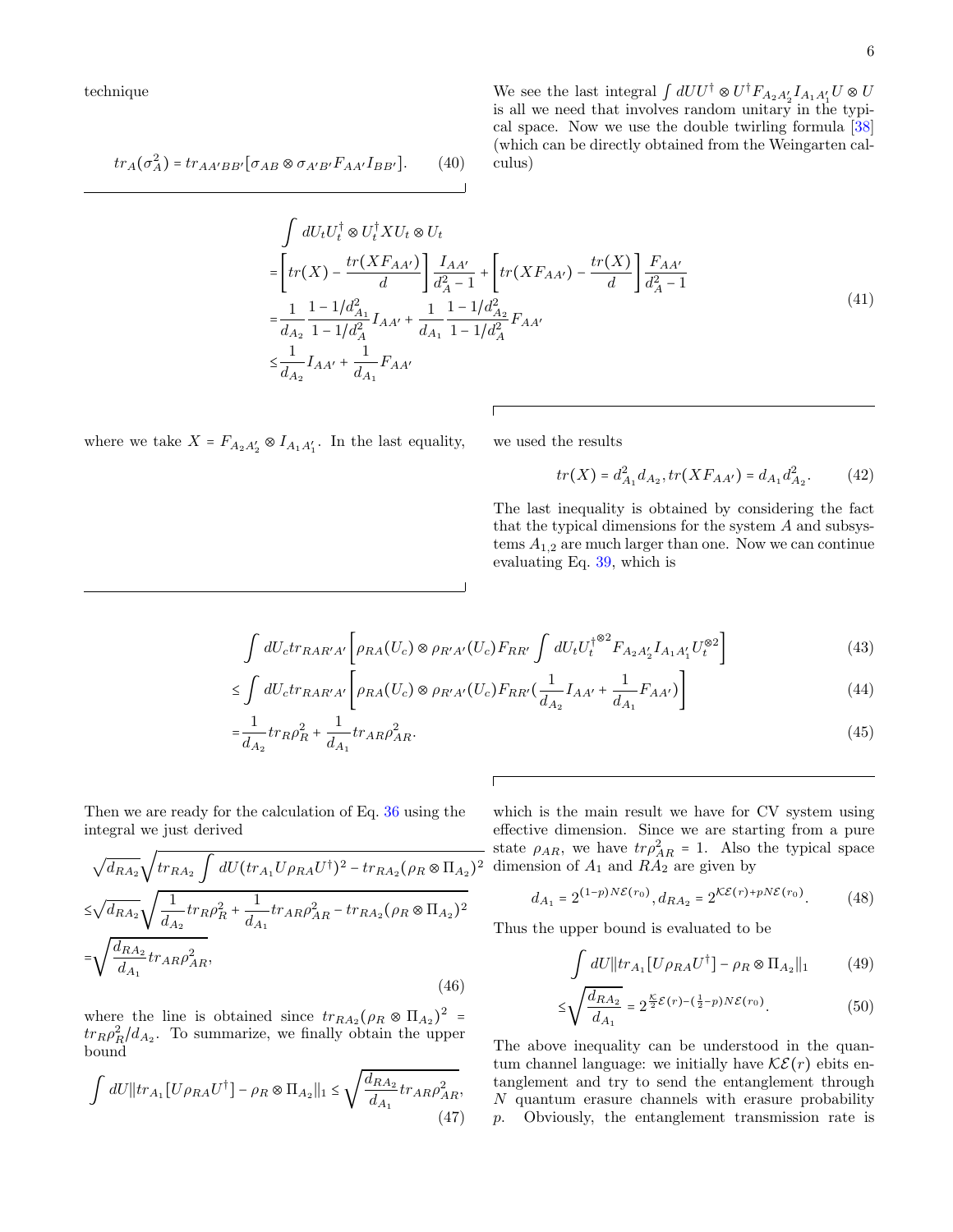$\gamma \equiv \mathcal{KE}(r)/N$ . Then the upper bound can be rewritten in the form

$$
\int dU \left\| \operatorname{tr}_{A_1} \left[ U \rho_{RA} U^{\dagger} \right] - \rho_R \otimes \Pi_{A_2} \right\|_1 \leq 2^{-\left[ \left( \frac{1}{2} - p \right) \mathcal{E}(r_0) - \frac{\gamma}{2} \right] N},\tag{51}
$$

which is the main result of this paper. We see if  $(1/2 - p)\mathcal{E}(r_0) - \gamma/2 > 0$ , the bound goes to zero in the  $N \rightarrow \infty$  limit. According to the decoupling theorem, the entanglement can be recovered by decoding  $A_1$  ( $A_2$ ) discarded), which means any entanglement transmission rate satisfying  $\gamma < (1-2p)\mathcal{E}(r_0)$  is asymptotically achievable. Since  $\mathcal{E}(r_0)$  essentially constrains the input energy for each mode, we define

$$
Q \equiv (1 - 2p)\mathcal{E}(r_0) \tag{52}
$$

as the energy-constrained quantum channel capacity for continuous variable quantum erasure channel using the random coding scheme. Interestingly,  $1 - 2p$  is actually the quantum capacity of qubit erasure channel with erasure probability  $p$ , which quantitatively matches the special case when  $\mathcal{E}(r_0) = 1$ .

# V. DISCUSSION AND OUTLOOK

Taking a glance of the literature, it is easy to find that the DV-system-based theory of quantum information and computation is more advanced, while the CV counterpart is less developed. Admittedly, the recent decade sees the gradual progress of CV quantum information processing [\[17,](#page-6-12) [18\]](#page-6-16), e.g., encoding and error correcting quantum information with harmonic oscillators [\[20,](#page-6-13) [39\]](#page-7-16).

- <span id="page-6-0"></span>[1] M. Hayashi, S. Ishizaka, A. Kawachi, G. Kimura, and T. Ogawa, Introduction to quantum information science (Springer, 2014).
- [2] J. Watrous, The theory of quantum information (Cambridge university press, 2018).
- <span id="page-6-5"></span>[3] L. Gyongyosi, S. Imre, and H. V. Nguyen, IEEE Communications Surveys & Tutorials 20, 1149 (2018).
- <span id="page-6-1"></span>[4] C. H. Bennett and P. W. Shor, IEEE transactions on information theory 44, 2724 (1998).
- <span id="page-6-2"></span>[5] P. Busch, P. Lahti, J.-P. Pellonpää, and K. Ylinen, Quantum measurement, Vol. 23 (Springer, 2016).
- <span id="page-6-3"></span>[6] A. S. Holevo, IEEE Transactions on Information Theory 44, 269 (1998).
- [7] H. Barnum, M. A. Nielsen, and B. Schumacher, Physical Review A 57, 4153 (1998).
- <span id="page-6-4"></span>[8] S. Lloyd, Physical Review A 55, 1613 (1997).
- <span id="page-6-6"></span>[9] J. Eisert and M. M. Wolf, arXiv preprint quantph/0505151 (2005).
- [10] I. Devetak and P. W. Shor, Communications in Mathematical Physics 256, 287 (2005).
- <span id="page-6-7"></span>[11] A. S. Holevo, in *Quantum Systems, Channels, Informa*tion (de Gruyter, 2019).
- <span id="page-6-8"></span>[12] M. Rosati, A. Mari, and V. Giovannetti, Nature com-

Although it is still hard to get the full controllability of CV system, its infinite dimension with potentials to encode larger amount of quantum information is appealing and is usually called hardware efficient for single system. Thus identifying the error model of CV channels and the corresponding correcting schemes are essential.

As well known, evaluating the exact capacity of quantum channels is notoriously difficult that involves optimizing two-letter functions  $[3, 40]$  $[3, 40]$  $[3, 40]$ . The decoupling theorem looks into the capacity in a different way—directly calculating a random coding scheme—which is used a lot in discrete variable quantum channels. By confining the random unitary on the typical subspace of the CV systems, we derived the capacity of the CV quantum erasure channel, which avoids the problem of non-compact unitary scrambling. We expect the technique developed in the paper to shed new light on exploring the other types of CV quantum channels, e.g., the long standing capacity bound problem of the well-known Bosonic loss channels, and we leave that for future investigations.

# ACKNOWLEDGMENTS

We thank Junyu Liu for helpful discussions. We acknowledge supports from the ARO (W911NF-18-1-0020, W911NF-18-1-0212), ARO MURI (W911NF-16-1-0349, W911NF-21-1-0325), AFOSR MURI (FA9550-19-1-0399, FA9550-21-1-0209), AFRL (FA8649-21-P-0781), DoE Q-NEXT, NSF (OMA-1936118, EEC-1941583, OMA-2137642), NTT Research, and the Packard Foundation (2020-71479).

munications 9, 1 (2018).

- [13] K. Sharma, M. M. Wilde, S. Adhikari, and M. Takeoka, New Journal of Physics 20, 063025 (2018).
- <span id="page-6-9"></span>[14] K. Jeong, Y. Lim, J. Kim, and S. Lee, in AIP Conference Proceedings, Vol. 2241 (AIP Publishing LLC, 2020) p. 020017.
- <span id="page-6-10"></span>[15] M. Grassl, T. Beth, and T. Pellizzari, [Phys. Rev. A](http://dx.doi.org/10.1103/PhysRevA.56.33) 56, [33 \(1997\).](http://dx.doi.org/10.1103/PhysRevA.56.33)
- <span id="page-6-11"></span>[16] C. H. Bennett, D. P. DiVincenzo, and J. A. Smolin, [Phys. Rev. Lett.](http://dx.doi.org/10.1103/PhysRevLett.78.3217) 78, 3217 (1997).
- <span id="page-6-12"></span>[17] S. L. Braunstein and P. Van Loock, Reviews of modern physics 77, 513 (2005).
- <span id="page-6-16"></span>[18] C. Weedbrook, S. Pirandola, R. García-Patrón, N. J. Cerf, T. C. Ralph, J. H. Shapiro, and S. Lloyd, Reviews of Modern Physics 84, 621 (2012).
- [19] D. Gottesman, A. Kitaev, and J. Preskill, Physical Review A 64, 012310 (2001).
- <span id="page-6-13"></span>[20] W.-L. Ma, S. Puri, R. J. Schoelkopf, M. H. Devoret, S. Girvin, and L. Jiang, Science Bulletin 66, 1789 (2021).
- <span id="page-6-14"></span>[21] J. Niset, U. L. Andersen, and N. J. Cerf, [Phys. Rev.](http://dx.doi.org/10.1103/PhysRevLett.101.130503) Lett. 101[, 130503 \(2008\).](http://dx.doi.org/10.1103/PhysRevLett.101.130503)
- <span id="page-6-15"></span>[22] P. Hayden, M. Horodecki, A. Winter, and J. Yard, Open Systems & Information Dynamics 15, 7 (2008).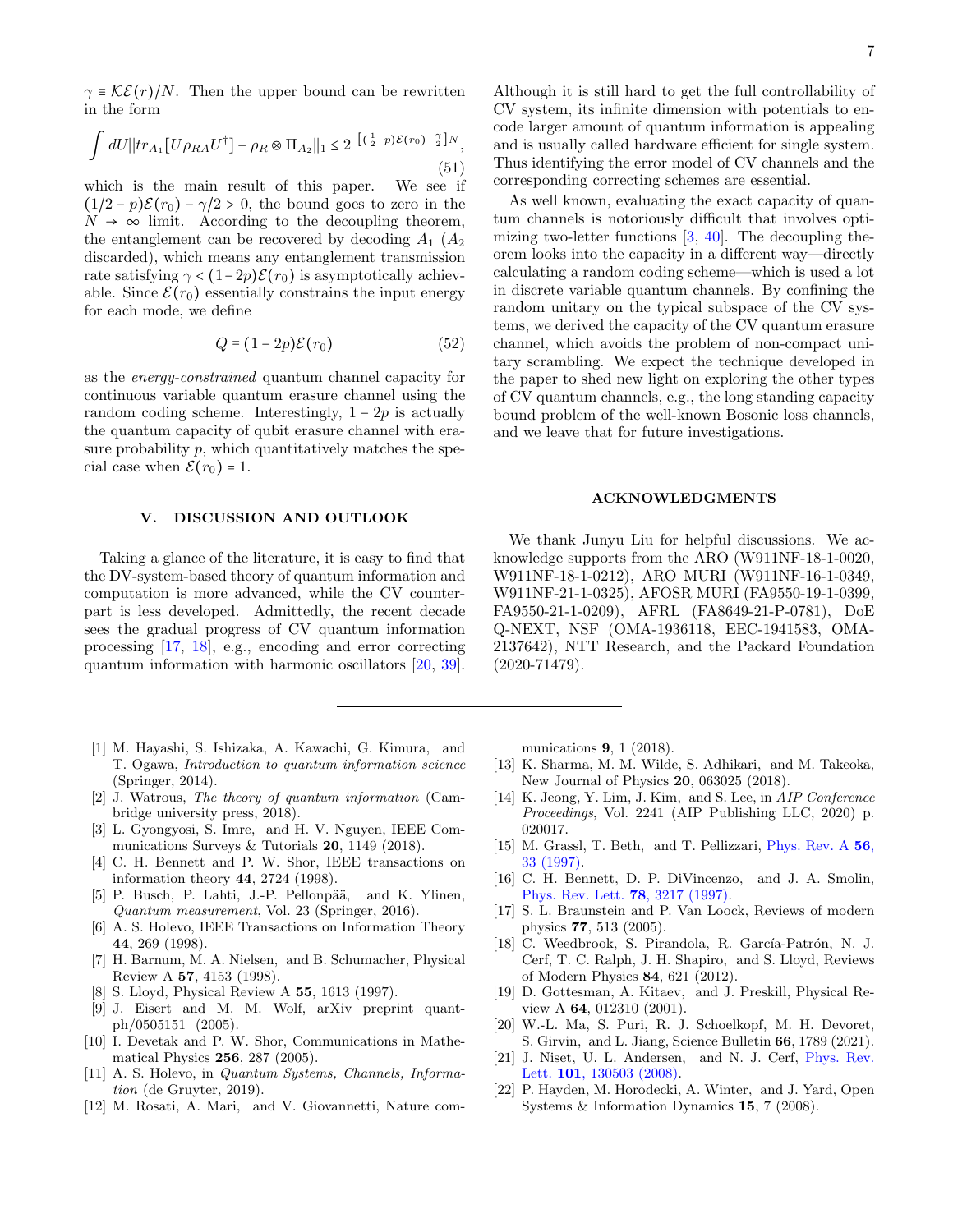- <span id="page-7-0"></span>[23] R. Klesse, Phys. Rev. A 75[, 062315 \(2007\).](http://dx.doi.org/10.1103/PhysRevA.75.062315)
- <span id="page-7-1"></span>[24] P. Hayden and J. Preskill, Journal of high energy physics 2007, 120 (2007).
- <span id="page-7-2"></span>[25] Q. Zhuang, T. Schuster, B. Yoshida, and N. Y. Yao, Phys. Rev. A 99[, 062334 \(2019\).](http://dx.doi.org/10.1103/PhysRevA.99.062334)
- <span id="page-7-3"></span>[26] M. Fukuda and R. Koenig, Journal of Mathematical Physics 60, 112203 (2019).
- <span id="page-7-4"></span>[27] See the appendix for a brief review of the calculations for the discrete variable decoupling with any finite dimension.
- <span id="page-7-5"></span>[28] V. Paulsen, *Completely bounded maps and operator alge*bras, 78 (Cambridge University Press, 2002).
- <span id="page-7-6"></span>[29] B. Schumacher and M. A. Nielsen, [Phys. Rev. A](http://dx.doi.org/10.1103/PhysRevA.54.2629) 54, 2629 [\(1996\).](http://dx.doi.org/10.1103/PhysRevA.54.2629)
- <span id="page-7-7"></span>[30] B. Schumacher and M. D. Westmoreland, Quantum Information Processing 1, 5 (2002).
- <span id="page-7-8"></span>[31] F. Dupuis, arXiv preprint arXiv:1004.1641 (2010).
- <span id="page-7-9"></span>[32] M. Horodecki, J. Oppenheim, and A. Winter, Communications in Mathematical Physics 269, 107 (2007).
- <span id="page-7-10"></span>[33] S. Choi, Y. Bao, X.-L. Qi, and E. Altman, [Phys. Rev.](http://dx.doi.org/ 10.1103/PhysRevLett.125.030505)

Lett. **125**[, 030505 \(2020\).](http://dx.doi.org/ 10.1103/PhysRevLett.125.030505)

- <span id="page-7-11"></span>[34] B. Zhang and Q. Zhuang, npj Quantum Information 7, 1 (2021).
- <span id="page-7-12"></span>[35] A unitary design is a subset of the unitary group where the sample averages of certain polynomials over the set match that over the whole unitary group.
- <span id="page-7-13"></span>[36] C. E. Shannon, The Bell system technical journal 27, 379 (1948).
- <span id="page-7-14"></span>[37] M. M. Wilde, Quantum information theory (Cambridge University Press, 2013).
- <span id="page-7-15"></span>[38] B. Collins and P. Śniady, Communications in Mathematical Physics 264, 773 (2006).
- <span id="page-7-16"></span>[39] V. V. Albert, K. Noh, K. Duivenvoorden, D. J. Young, R. T. Brierley, P. Reinhold, C. Vuillot, L. Li, C. Shen, S. M. Girvin, B. M. Terhal, and L. Jiang, [Phys. Rev. A](http://dx.doi.org/10.1103/PhysRevA.97.032346) 97[, 032346 \(2018\).](http://dx.doi.org/10.1103/PhysRevA.97.032346)
- <span id="page-7-17"></span>[40] K. Brádler and C. Adami, [Phys. Rev. D](http://dx.doi.org/10.1103/PhysRevD.92.025030) 92, 025030 [\(2015\).](http://dx.doi.org/10.1103/PhysRevD.92.025030)

## Appendix A: The Weingarten calculus

The Weingarten calculus is important in random matrix theory, in which an integral is repeatedly used

<span id="page-7-18"></span>
$$
\int dU U_{i_1 j_1} U_{i_2 j_2} \dots U_{j'_1 i'_1}^\dagger U_{j'_2 i'_2}^\dagger \dots = \sum_{\sigma,\tau} \delta_{i_1 i'_{\sigma(1)}} \delta_{i_2 i'_{\sigma(2)}} \dots \delta_{j_1 j'_{\tau(1)}} \delta_{j_2 j'_{\tau(2)}} \dots W_g(\sigma^{-1} \tau), \tag{A1}
$$

where  $W_g$  is called Weingarten function that depends on the permutations  $\sigma$  and  $\tau$ . In the main text, we already use this formula to derive  $\int dU U \rho U^{\dagger} = I/d$ . Another formula that appears frequently in decoupling theory is the double unitary twirling formula

$$
\mathcal{T}(X) = \int dU U^{\dagger} \otimes U^{\dagger} X U \otimes U
$$

$$
= \frac{I}{d^2 - 1} \left[ trX - \frac{Tr(XF)}{d} \right] + \frac{F}{d^2 - 1} \left[ tr(XF) - \frac{trX}{d} \right]
$$
(A2)

<span id="page-7-19"></span>In many literature, this result is simply stated as the consequence of Schur-Weyl duality from group representation theory, which is not friendly to beginners. The Schur-Weyl duality might be needed to derive Eq. [A1,](#page-7-18) but the double twirling formula Eq. [A2](#page-7-19) can be derived straightforwardly by applying Eq. [A1,](#page-7-18) as shown below:

$$
\mathcal{T}(X) = \int dU U^{\dagger} \otimes U^{\dagger} X U \otimes U
$$
\n
$$
= \int dU \sum_{\substack{i_1 j_1 i_2 j_2 \\ i'_1 j'_1 i'_2 j'_2}} U_{i_1 j_1} U_{i_2 j_2} X_{i'_1 i'_2}^{j_1 j_2} U_{i'_1 j'_1}^{\dagger} U_{i'_2 j'_2}^{\dagger}
$$
\n
$$
= \sum_{\substack{i_1 j_1 i_2 j_2 \\ i'_1 j'_1 i'_2 j'_2}} X_{i'_1 i'_2}^{j_1 j_2} \int dU U_{i_1 j_1} U_{i_2 j_2} U_{i'_1 j'_1}^{\dagger} U_{i'_2 j'_2}^{\dagger}
$$
\n
$$
= \sum_{\substack{i_1 j_1 i_2 j_2 \\ i'_1 j'_1 i'_2 j'_2}} X_{i'_1 i'_2}^{j_1 j_2} \sum_{\sigma,\tau} \delta_{i_1 j'_{\sigma(1)}} \delta_{i_2 j'_{\sigma(2)}} \delta_{j_1 i'_{\tau(1)}} \delta_{j_2 i'_{\tau(2)}} W_g(\sigma^{-1}\tau)
$$
\n
$$
= \sum_{\substack{i_1 j_1 i_2 j_2 \\ i'_1 j'_1 i'_2 j'_2}} X_{i'_1 i'_2}^{j_1 j_2} [\delta_{i_1 j'_1} \delta_{i_2 j'_2} \delta_{j_1 i'_1} \delta_{j_2 i'_2} W_g(\sigma_1\tau_1) + \delta_{i_1 j'_1} \delta_{i_2 j'_2} \delta_{j_1 i'_2} \delta_{j_2 i'_1} W_g(\sigma_1\tau_2)
$$
\n
$$
= \sum_{\substack{i_1 j_1 i_2 j_2 \\ i'_1 j'_1 i'_2 j'_2}} X_{i'_1 i'_2}^{j_1 j_2} [\delta_{i_1 j'_1} \delta_{i_2 j'_2} W_g(\sigma_2\tau_1) + \delta_{i_1 j'_2} \delta_{i_2 j'_1} \delta_{j_1 i'_2} \delta_{j_2 i'_1} W_g(\sigma_2\tau_2)]
$$
\n
$$
= tr X \frac{I}{d^2 - 1} + tr(XF) \frac{-I}{d(d^2 - 1)} + tr X \frac{-F}{d(d^2 - 1)} + tr(XF) \frac{trX}{(d
$$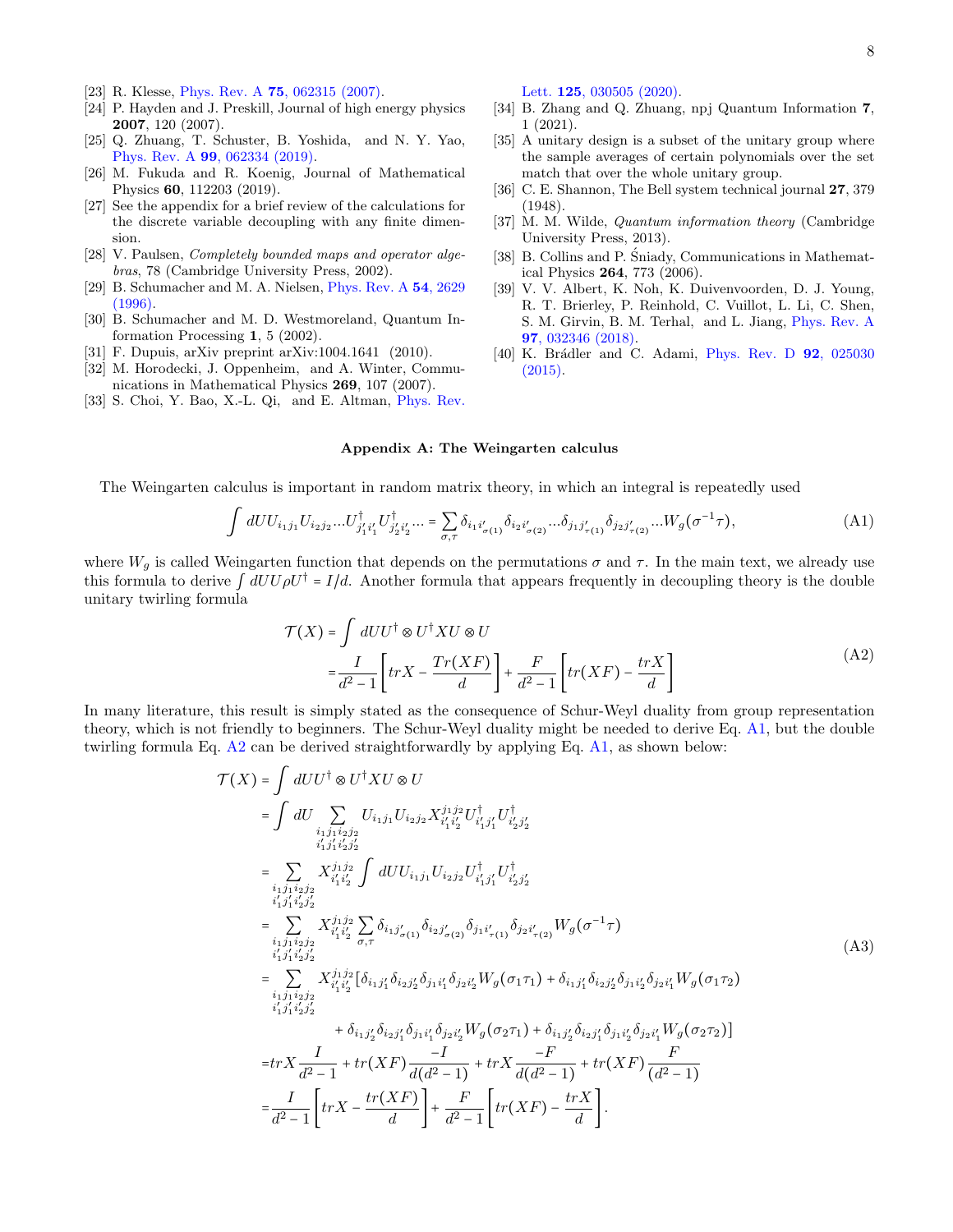$$
F = \sum_{i_1, j_1', i_2, j_2'} |i_1\rangle \langle j_1'| \otimes |i_2\rangle \langle j_2'| \delta_{i_1 j_2'} \delta_{i_2 j_1'}.
$$
 (A4)

Note the permutation group on a string with length two has only two elements  $\{\sigma_1(1 \to 1, 2 \to 2), \sigma_2(1 \to 2, 2 \to 1)\}\,$ and similar for  $\tau$ . We also used the Weingarten formula

$$
W_g(\sigma_1 \tau_1) = W_g(\sigma_2 \tau_2) = \frac{1}{d^2 - 1},\tag{A5}
$$

$$
W_g(\sigma_1 \tau_2) = W_g(\sigma_2 \tau_1) = \frac{-1}{d(d^2 - 1)}.
$$
\n(A6)

#### Appendix B: Random passive operations does not thermalize

Let us consider a state

$$
\rho_{\rm in} = \rho_{\rm T}(\bar{n}) \otimes |0\rangle\langle 0| \otimes |0\rangle\langle 0| \otimes \ldots |0\rangle\langle 0| \otimes |0\rangle\langle 0|,\tag{B1}
$$

and we apply random passive unitary operations to the state, where  $\rho_T(\bar{n})$  is a thermal state with mean photon number  $\bar{n}$ . We claim that after random passive unitary operations, it does not transform to a product of thermal states,

$$
\int dU_c U_c \rho_{\rm in} U_c^{\dagger} \neq \rho_{\rm T} (\bar{n}/N) \otimes \cdots \otimes \rho_{\rm T} (\bar{n}/N), \tag{B2}
$$

where  $N$  is the number of Bosonic modes. To see this, let us compare the state projected on the single-photon subspace. First, the lhs is

$$
\int dU_c U_c p_1(|1\rangle\langle 1| \otimes |0\rangle\langle 0| \otimes \cdots \otimes |0\rangle\langle 0|) U_c^{\dagger} \n= \frac{p_1}{N} (|1\rangle\langle 1| \otimes |0\rangle\langle 0| \otimes \cdots \otimes |0\rangle\langle 0| + |0\rangle\langle 0| \otimes |1\rangle\langle 1| \otimes \cdots \otimes |0\rangle\langle 0| + \cdots + |0\rangle\langle 0| \otimes |0\rangle\langle 0| \otimes \cdots \otimes |1\rangle\langle 1|),
$$
\n(B3)

where  $p_1 = \frac{\bar{n}}{(\bar{n}+1)^2}$ . On the other hand, the rhs is

$$
q_1(|1\rangle\langle 1| \otimes |0\rangle\langle 0| \otimes \cdots \otimes |0\rangle\langle 0| + |0\rangle\langle 0| \otimes |1\rangle\langle 1| \otimes \cdots \otimes |0\rangle\langle 0| + \cdots + |0\rangle\langle 0| \otimes |0\rangle\langle 0| \otimes \cdots \otimes |1\rangle\langle 1|),
$$
 (B4)

where  $q_1 = \frac{\bar{n}/N}{(\bar{n}/N+1)}$  $\frac{n/N}{(\bar{n}/N+1)^2}$ . Since  $p_1/N \neq q_1$ , they are not equal.

In the limit of large number of modes, the state of  $N_1$  ( $N_1 \ll N_2 \equiv N - N_1$ ) modes after random average will be typically close to the thermal state in the following sense

$$
\int dU_c ||tr_{N_2}[U_c \rho_{\rm in} U_c^{\dagger}] - \rho_{\rm T}^{\otimes N_1}||_1 \ll \epsilon,
$$
\n(B5)

which can be straightforwardly shown in the phase space and we refer the reader to the nice paper Ref. [\[26\]](#page-7-3) for more details.

Each mode will be in diagonal form in the Fock basis, since the random phase shift in each mode gives

$$
\frac{1}{2\pi} \int d\theta e^{i\theta \hat{a}^\dagger \hat{a}} \rho e^{-i\theta \hat{a}^\dagger \hat{a}} \n= \frac{1}{2\pi} \int d\theta e^{i\theta \hat{a}^\dagger \hat{a}} \sum_{m,n} \rho_{mn} |m\rangle \langle n| e^{-i\theta \hat{a}^\dagger \hat{a}} \n= \frac{1}{2\pi} \sum_{m,n} \int d\theta e^{i\theta(m-n)} \rho_{mn} |m\rangle \langle n| \n= \sum_n \rho_{nn} |n\rangle \langle n|.
$$
\n(B6)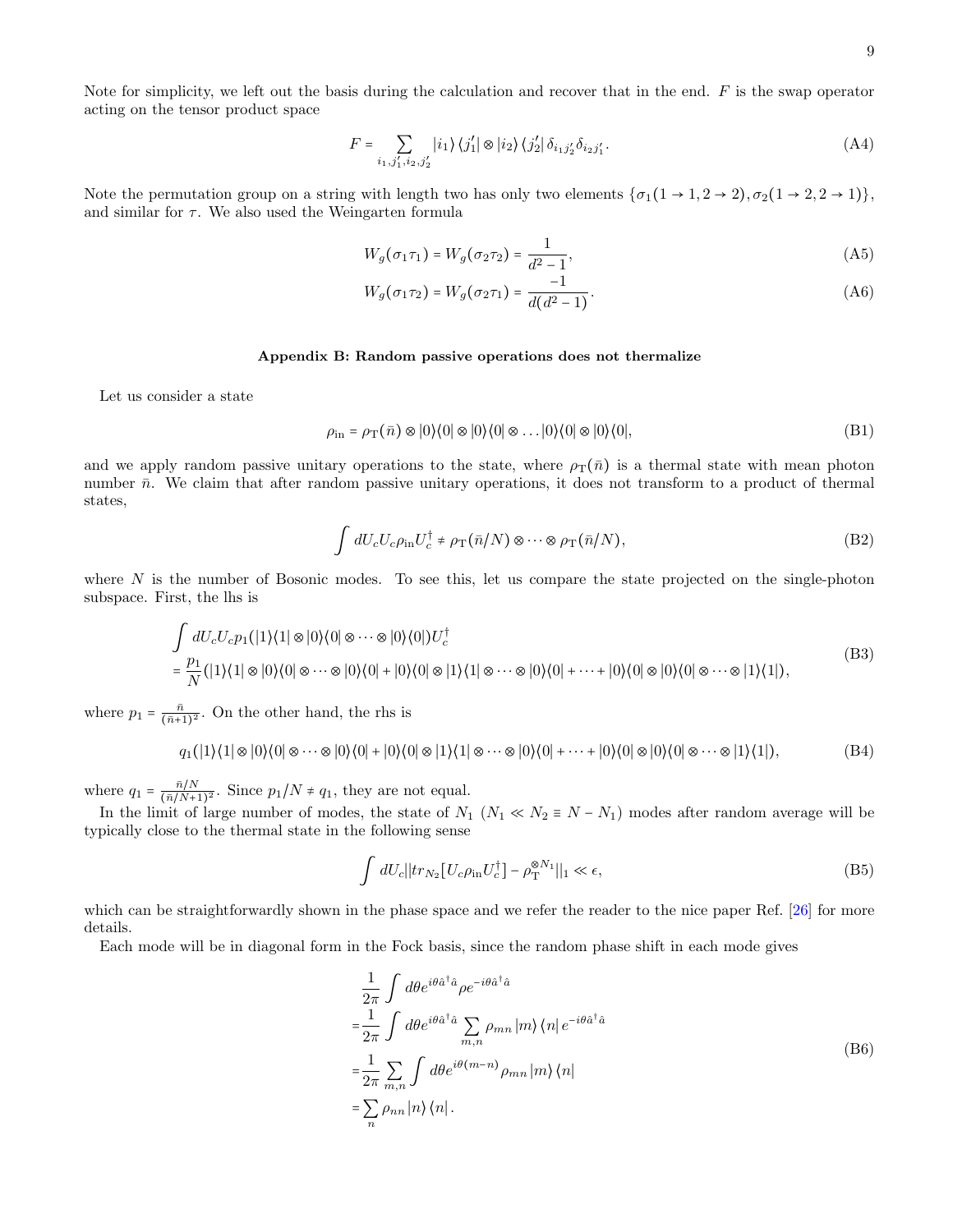# Appendix C: Decoupling with truncated Fock space doesn't recover the CV erasure channel capacity

The typical subspace in the main text gives an efficient way of avoiding the infinite dimension problem in the CV random scrambling unitary. Naively, we might think we can achieve the same goal by simply truncating each mode in the Fock basis. In this appendix, we show this is not true.

Denote in each mode the truncation as  $n_c$  in the Fock basis. Thus, the EPR state can be approximated as

$$
\rho_{EPR}^{n_c} = \sum_{n=0}^{n_c} \frac{\tanh^n(r)}{\cosh(r)} |n\rangle |n\rangle.
$$
 (C1)

The entanglement entropy of this state is denoted as  $\mathcal{E}_c(r)$  which is in general smaller than  $\mathcal{E}(r)$  (the true entanglement of the EPR state), but they will be very close as long as the cutoff number  $n_c$  is chosen to be large enough. Now in the same notation, we want to show the decoupling inequality in the discrete variable setting in the hope of revealing the CV erasure quantum capacity

$$
\int dU \|\text{tr}_{A_1}(U\rho_{RA}U^{\dagger}) - \rho_R \otimes \Pi_{A_2}\|_1 \le \epsilon.
$$
 (C2)

Note each of the N mode in system A is truncated to have dimension  $n_c$  and the random unitary U is acting on a Hilbert space with dimension  $n_c^N$ . Within this finite dimensional Hilbert space, we have

$$
\int dU \|\text{tr}_{A_1}(U\rho_{RA}U^{\dagger}) - \rho_R \otimes \Pi_{A_2}\|_1
$$
\n(C3)

$$
\leq \int dU \sqrt{d_{RA_2}} ||tr_{A_1}(U \rho_{RA} U^{\dagger}) - \rho_R \otimes \Pi_{A_2}||_2
$$
 (C4)

$$
=\sqrt{d_{RA_2}}\int dU\sqrt{\text{tr}_{RA_2}[(\text{tr}_{A_1}(U\rho_{RA}U^{\dagger})-\rho_R\otimes\Pi_{A_2})^2]}
$$
(C5)

$$
\leq \sqrt{d_{RA_2}} \sqrt{\int dU \text{tr}_{RA_2} \left[ (\text{tr}_{A_1} [U \rho_{RA} U^{\dagger}])^2 \right] - \text{tr}_{RA_2} [(\rho_R \otimes \Pi_{A_2})^2]}
$$
(C6)

$$
\leq \sqrt{d_{RA_2}} \sqrt{\frac{1}{d_{A_2}} tr_R \rho_R^2 + \frac{1}{d_{A_1}} tr_{RA} \rho_{RA}^2 - tr_{RA_2} [(\rho_R \otimes \Pi_{A_2})^2]}
$$
(C7)

$$
=\sqrt{d_{RA_2}}\sqrt{\frac{1}{d_{A_1}}tr_{RA}\rho_{RA}^2},\tag{C8}
$$

where we used the result  $\int dU \text{tr}_{RA_2}[(tr_{A_1}[U\rho_{RA}U^{\dagger}])^2] \leq \frac{1}{d_{A_2}} tr_{R} \rho_R^2 + \frac{1}{d_{A_1}} tr_{AR} \rho_{AR}^2$  in line [C7.](#page-9-0) Taking the pure initial condition  $tr_{RA} \rho_{RA}^2 = 1$ , we have

$$
\int dU ||\text{tr}_{A_1}(U\rho_{RA}U^{\dagger}) - \rho_R \otimes \Pi_{A_2}||_1 \le \sqrt{\frac{d_{RA_2}}{d_{A_1}}}.
$$
 (C9)

The dimension factors on the rhs is determined by the truncation, which has nothing to do with the encoded CV state entanglement. While in the main text, the effective dimension is directly related to the encoded CV state entanglement, enabling us to obtain the CV erasure channel capacity. Actually, the rhs gives

<span id="page-9-0"></span>
$$
\sqrt{\frac{d_{RA_2}}{d_{A_1}}} = 2^{-N(Q-\gamma)},\tag{C10}
$$

where  $\gamma = \frac{\kappa}{N} \log_2 n_c$  and  $Q = (1 - 2p) \log_2 n_c$ , indicating the n<sub>c</sub>-dimensional Bell state is the optimal encoding in the decoupling scheme. Imposing energy constraint in the encoded state, we know thermal state would has the maximal entanglement entropy, which justify the CV decoupling scheme shown in the main text is better.

### Appendix D: Each mode is a thermal state on average

As stated in the main text, after the random unitary each mode of A is on average in a thermal state with thermal photon  $n \sinh^2 r/N$ . We have

$$
\int dU U \rho_{RA} U^{\dagger} = \int dU_t U_t \left( \int dU_c U_c \rho_{RA} U_c^{\dagger} \right) U_t^{\dagger} = \rho_R \otimes \frac{1}{d} I_A \equiv \rho_R \otimes \rho'_A. \tag{D1}
$$